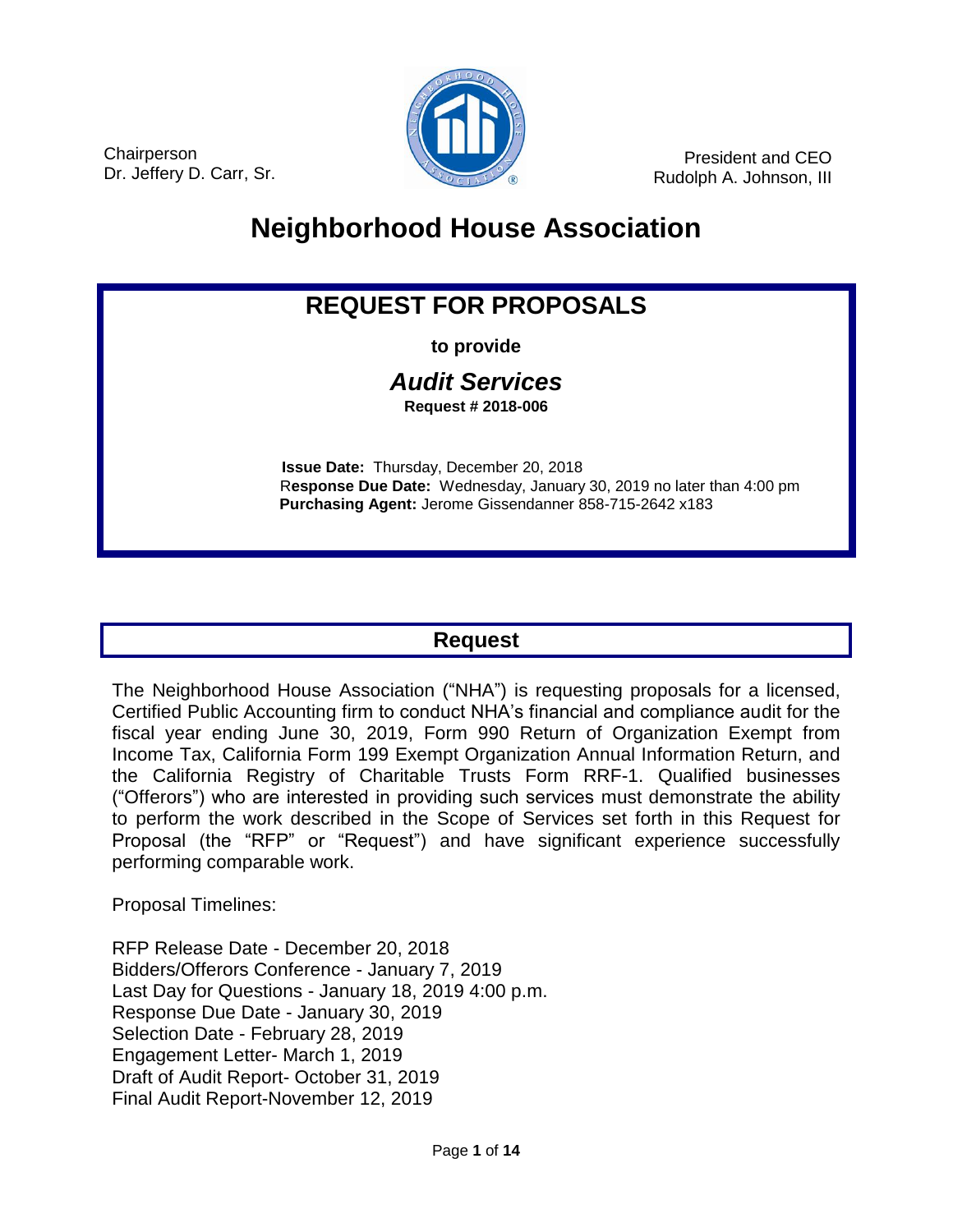### **Information on NHA**

NHA is a not for profit organization serving the county of San Diego, California. NHA has been determined to be exempt from Federal income tax under Section 501(c)(3) of the Internal Revenue Code. It is governed by a 23 member volunteer Board of Directors. Administrative offices and all records are located at 5660 Copley Drive, San Diego, CA 92111*.* Other offices are located throughout the County of San Diego.

NHA uses an automated accounting system called MIP SAGE Abila (fund accounting) software. NHA reports on 15 funds (refer to **Exhibit B**, NHA's Budget Summary for Fiscal Year 2016/2017 which are a compilation of 21 program areas).

Financial statements are reported per GAAP with the program areas presented per grant/fund accounting. The respondent should understand that capital assets approved under the fund/grant accounting method are expensed in the year authorized whereas GAAP requires the capitalization and depreciation of that same asset. This inherently brings reconciliation differences into NHA's accounting system.

NHA has a functioning audit committee and finance committee. NHA reports its financial condition on a monthly basis to the finance committee of the Board of Directors. The finance committee approves the agency's budget, approves policy and reviews budget to actual comparisons on a monthly basis. The audit committee oversees the audit process and the approval of the Form 990 tax filing and attendant schedules.

Some vital statistics of NHA:

- NHA uses one operational bank account for trade payables, a second for payroll and maintains other bank relationships for fiduciary and investment purposes as required.
- Payroll is run biweekly or approximately 26 pay periods per year.
- NHA payroll is processed in-house for 912 employees (approximately 800 regular employees with the remainder being substitutes or on contract) using the HRMS software. Time is tracked electronically through timekeeping software called "Insperity Timestar". Payroll tax deposits and W-2 filings are processed through a third party provider. Payroll check registers are imported into the MIP SAGE Abila accounting software. Exception reports are also run and reviewed by senior fiscal personnel each pay period as part of company risk management.
- For the period ending June 30, 2017, delegate contracts are approximately 41% of the total budget with payroll and fringe benefits at 42%, leases (mainly occupancy) of 4%, contracted services of approximately 3%, and various remaining expenses at 10%.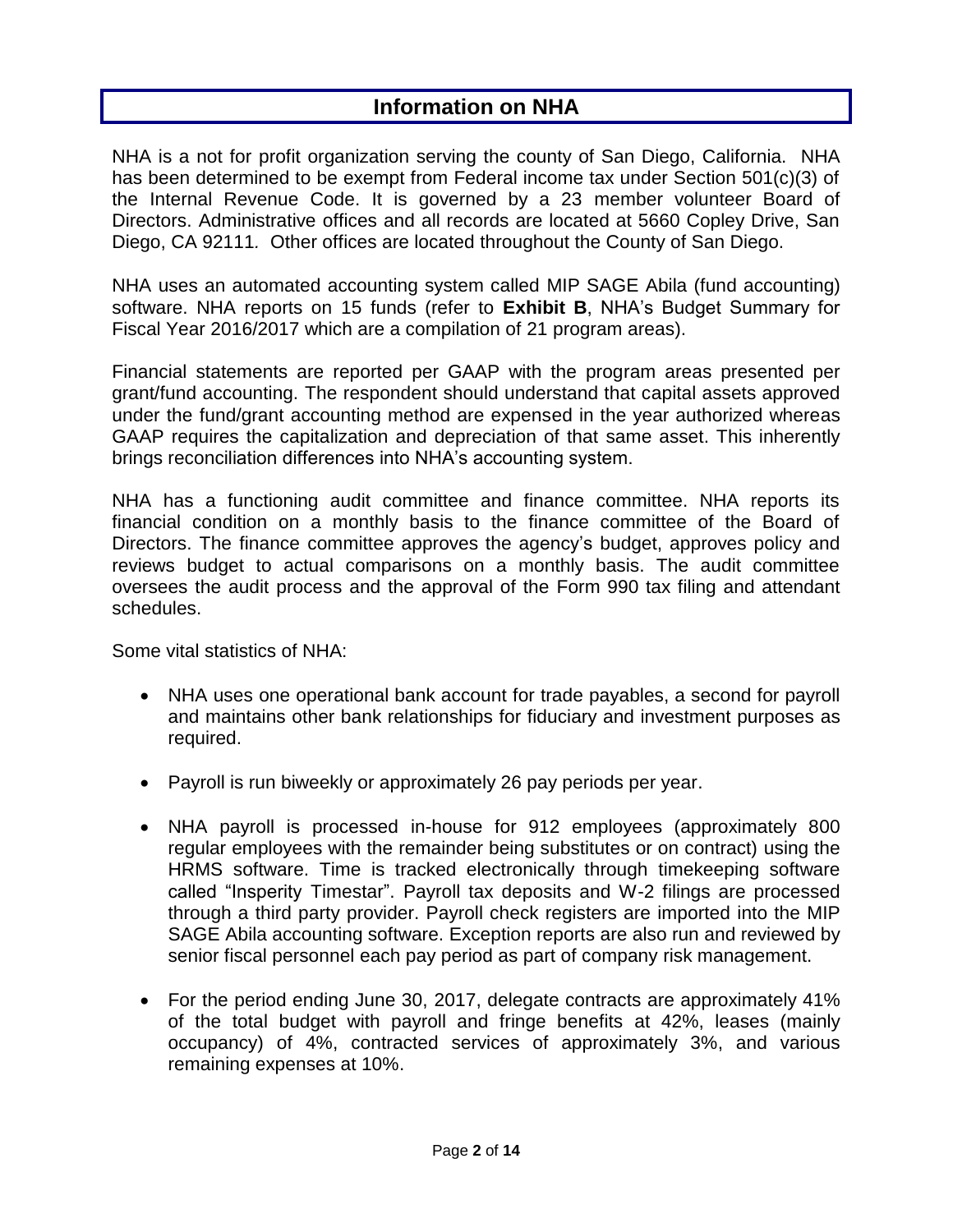Accounts payable averages approximately 1,270 checks per month or 15,245 per year

### **Scope of Services for this Request**

#### **Scope of Services # 1 of 2**

#### **A. Scope of a Financial and Compliance Audit**

The purpose of this RFP is to obtain the services of a public accounting firm, whose principal officers are independent certified public accountants, certified or licensed by a regulatory authority of a state or other political subdivision of the United States, (referred to herein as the "Offeror") to perform a financial and compliance audit of NHA.

Generally, financial statements assist the reviewer in determining (1) whether the financial statements of an audited entity present fairly the financial position, results of operations, and cash flows or changes in financial position in accordance with generally accepted accounting principles, and (2) whether the entity has complied with laws and regulations for those transactions and events that may have a material effect on the financial statements.

The audit is to be conducted in accordance with auditing standards generally accepted in the United States of America, the standards for financial audits contained in Government Auditing Standards issued by the Comptroller General of the United States, the audit requirements of the Uniform Guidance, and with the requirements of the CDE Audit guide issued by the California Department of Education.

#### **B. Description of Programs/Contracts/Grants**

- A budget summary for fiscal year ending June 30, 2017, attached hereto as **Exhibit B**, has been included showing a budget of \$85.8 million dollars with contract years and funding source.
- Audited financial statements for the period ending June 30, 2017 are contained in **Exhibit C**. The audit contains a Schedule of Expenditure of Federal Awards (**SEFA**) which lists the Federal programs serviced by NHA.
- In that NHA is 95% funded by Federal dollars, a single audit and the compliance supplement as required by 2-CFR 200 Uniform Administrative Requirements, Cost Principles, and Audit Requirements for Federal Awards must be performed.
- The single audit must be submitted to the Federal Audit Clearinghouse.
- The State of California Department of Education has unique requirements and specific schedules regarding general child care and food reimbursement (a pass through from USDA).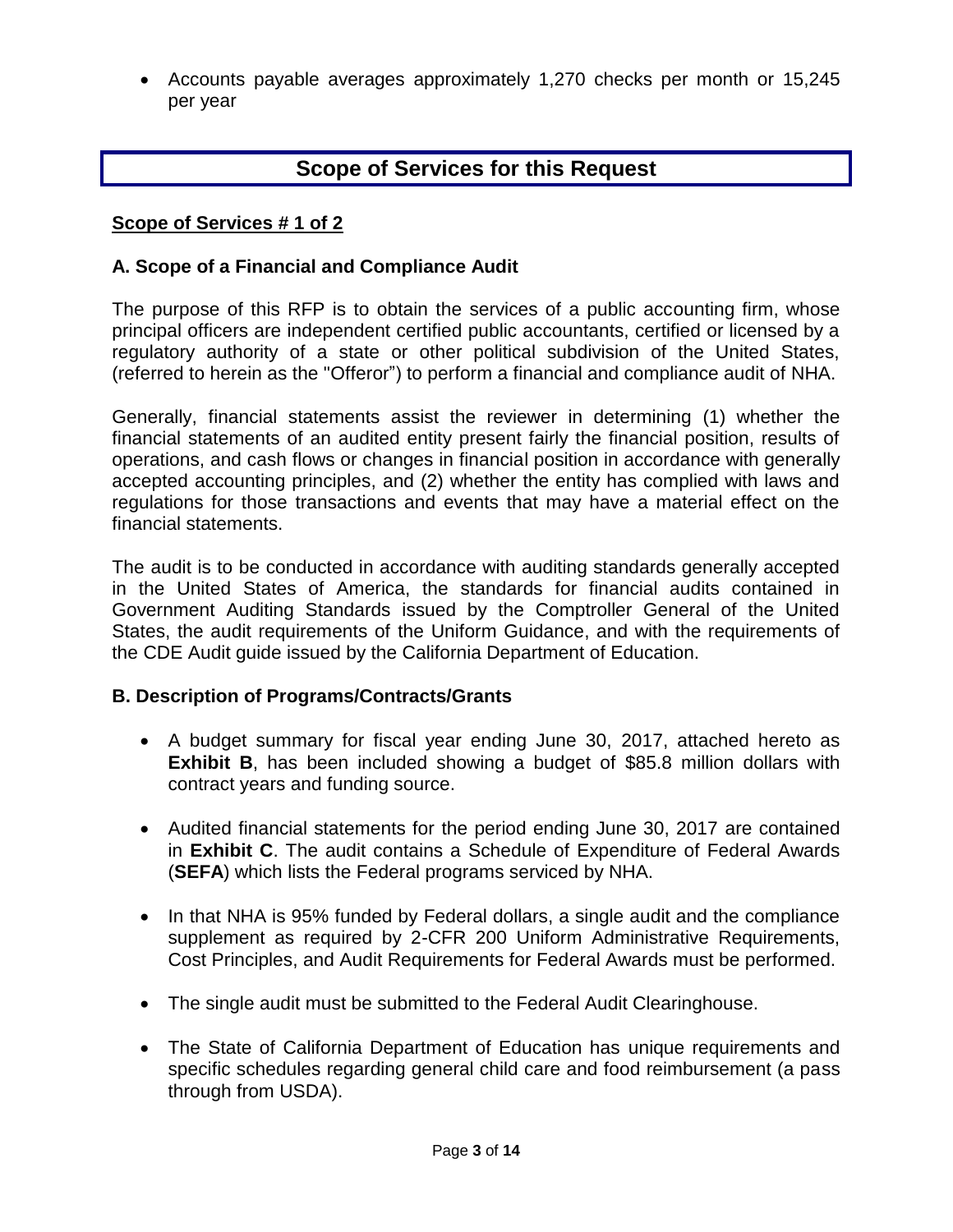- The HUD program must be audited as a major program per HUD's contract requirements.
- NHA maintains an indirect cost rate (currently at 10.6%) as approved by the Department of Health and Human Services of the Federal Government, NHA's cognizant agency.

### **C. Performance**

The Awardee will be required to prepare audit reports in accordance with the *Government Audit Standards*, and comply with State of California, Department of Education requirements, the single audit guide per 2 CFR 200 and the Department of Education green book along with funding terms and conditions. The audited financial statements presented should be for the year ended June 30, 2019 with audited results for the period ending June 30, 2018 also presented.

It has been past practice to present the 2 CFR 200 compliant audited financial statements in one report and the State awards or CDE required reporting under separate cover. (**See Exhibit C,** NHA's audited financials).

#### **D. Delivery Schedule**

Offeror is to transmit one (1) copy of the draft audit report to NHA's Audit Committee Chair. The draft audit report is due on October 31, 2019*.*

The Offeror shall deliver forty-five (45) final audit reports to NHA's Audit Committee no later than November 12, 2019*.*

Reports may be submitted earlier than the above schedule. However, if the Offeror fails to make delivery of the audit reports within the time schedule specified herein, or if the Offeror delivers audit reports which do not conform to all of the provisions of this contract, NHA may, by written notice of default to the Offeror, terminate the whole or any part of this contract. Under certain extenuating circumstances the contracting agent may request to extend this schedule upon written request of the Offeror with sufficient justification.

#### **E. Price**

The Offeror's proposed price should be submitted separately and documented in detail. Information indicating how the price was determined is important. For example, the Offeror should provide a realistic estimate of the number of hours by staff level, hourly rates for that level, and total cost by staff level. Any out-of-pocket expenses should also be indicated and noted separately. The pricing information should be in a separate sealed envelope. We note that NHA has been termed a "low risk auditee" per the most recent audit.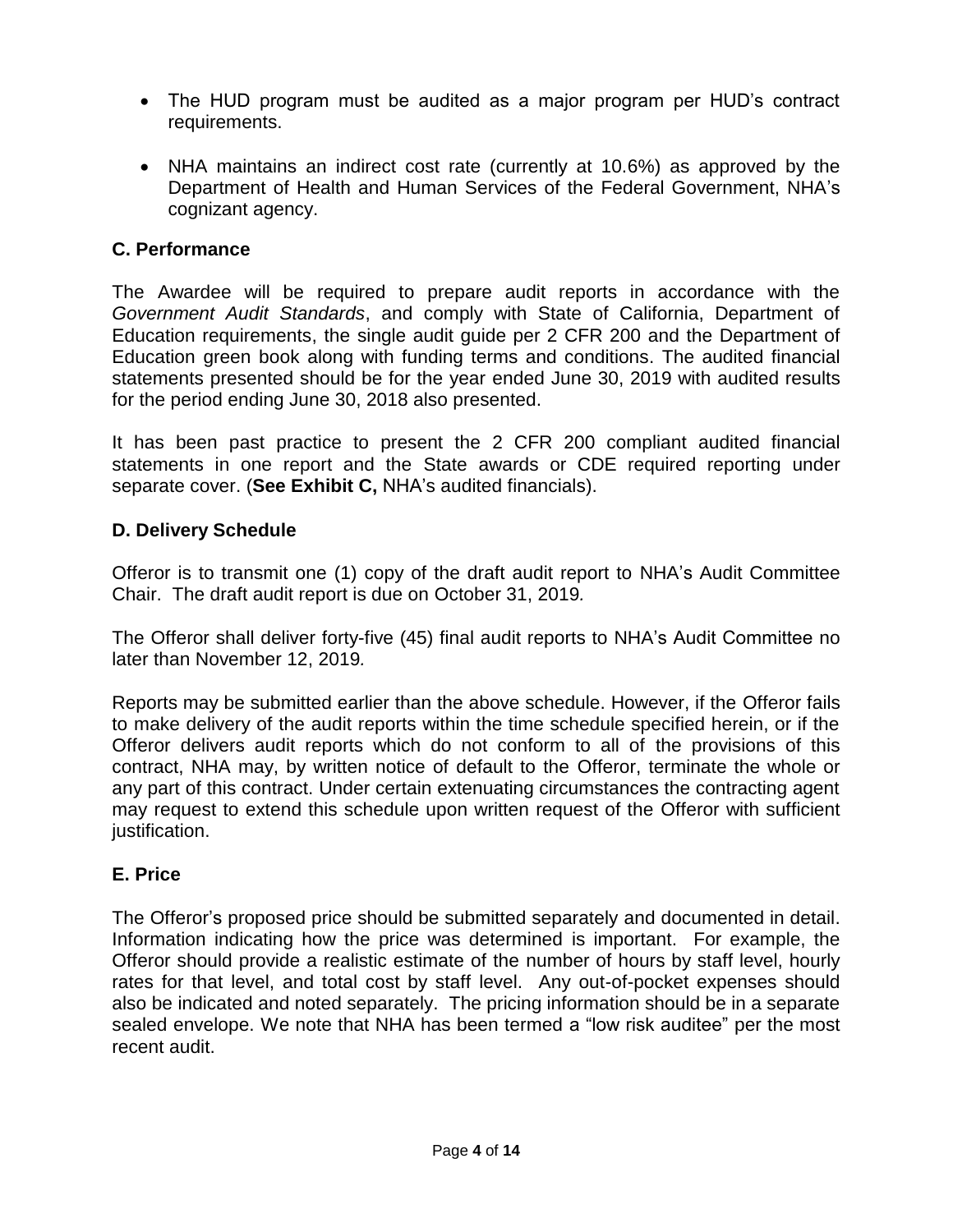The Offeror should be prepared to provide a three-year pricing estimate, with a possible extension at NHA's sole discretion of two additional years.

### **F. Payment**

Payment will be made when NHA has determined that the total work effort has been satisfactorily completed. Should NHA reject a report, NHA's authorized representative will notify the Offeror in writing of such rejection giving the reason*(s)*. The right to reject a report shall extend throughout the term of this contract and for ninety (90) days after the Offeror submits the final invoice for payment.

Progress payments will be allowed to the extent that NHA can determine that satisfactory progress is being made.

Upon delivery of the forty-five (45) copies of the final reports to NHA and their acceptance and approval, the Offeror may submit a bill for the balance due on the contract for the audit.

#### **G. Audit Review**

All audit reports prepared under this contract will be reviewed by NHA and its funding sources to ensure compliance with General Accounting Office's (GAO) *Government Audit Standards* and other appropriate audit guides.

#### **H. Exit Conference**

An exit conference with NHA's representatives and the Offeror's representatives will be held at the conclusion of the field work. Observations and recommendations must be summarized in writing and discussed with NHA. It should include internal control and program compliance observations and recommendations.

#### **I. Work papers**

- Upon request, the Offeror will provide a copy of the work papers pertaining to any questioned costs determined in the audit. The work papers must be concise and provide the basis for the questioned costs as well as an analysis of the problem.
- The work papers will be retained for at least three (3) years from the end of the audit period.
- The work papers will be available for examination by authorized representatives of the cognizant federal or state audit agency, the General Accounting Office, and NHA*.*

#### **J. Confidentiality**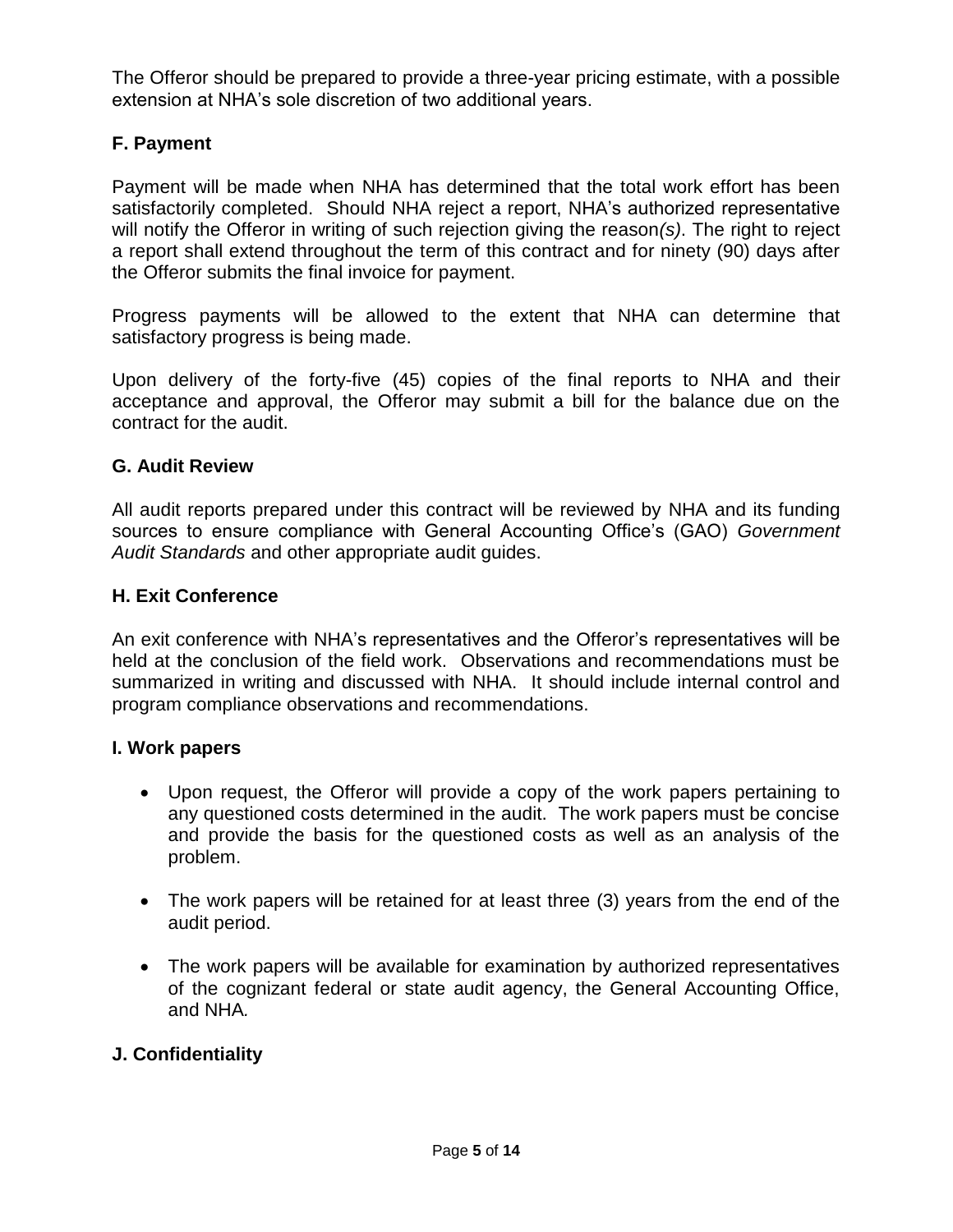The Offeror agrees to keep the information related to all contracts in strict confidence. Other than the reports submitted to NHA, the Offeror agrees not to publish, reproduce or otherwise divulge such information in whole or in part, in any manner or form or authorize or permit others to do so. The Offeror shall also take such reasonable measures as are necessary to restrict access to the information, while in the Offeror's possession, to these employees on the Offeror's staff who must have the information on a "need-to-know" basis.

The Offeror agrees to immediately notify, in writing, NHA's authorized representative in the event the Offeror determines or has reason to suspect a breach of this requirement.

### **K. AICPA Professional Standards**

The AICPA Professional Standards state:

Ethics Interpretation 501-3 - Failure to follow standards and/or procedures or other requirements in governmental audits.

Engagements for audits of government grants, government units or other recipients of government monies typically require that such audits be in compliance with government audit standards, guides procedures, statutes, rules and regulations, in addition to generally accepted auditing standards. If a member has accepted such an engagement, and undertakes an obligation to follow specified government audit standards, guides, procedures, statutes, rules and regulations, in addition to generally accepted auditing standards, he is obligated to follow such requirements.

Failure to do so is an act discreditable to the profession in violation of Rule 501, unless the member discloses in his report the fact that such requirements were not followed and the reasons therefore.

The projected start date for work included in each Scope of Work above is March 1, 2019.

#### **Scope of Services # 2 of 2**

Preparation of the Form 990, Return of Organization Exempt Form Income Tax and all required schedules and extensions as well as California Form 199, Exempt Organization Annual Information Return and extensions as required, and the California Registry of Charitable Trusts Form RRF-1.

### **Offeror's Technical Qualifications**

#### **A. Prior Auditing Experience**

The Offeror should describe its prior auditing experience including the names, addresses, contact persons, and telephone numbers of prior organizations audited. Experience should include the following categories: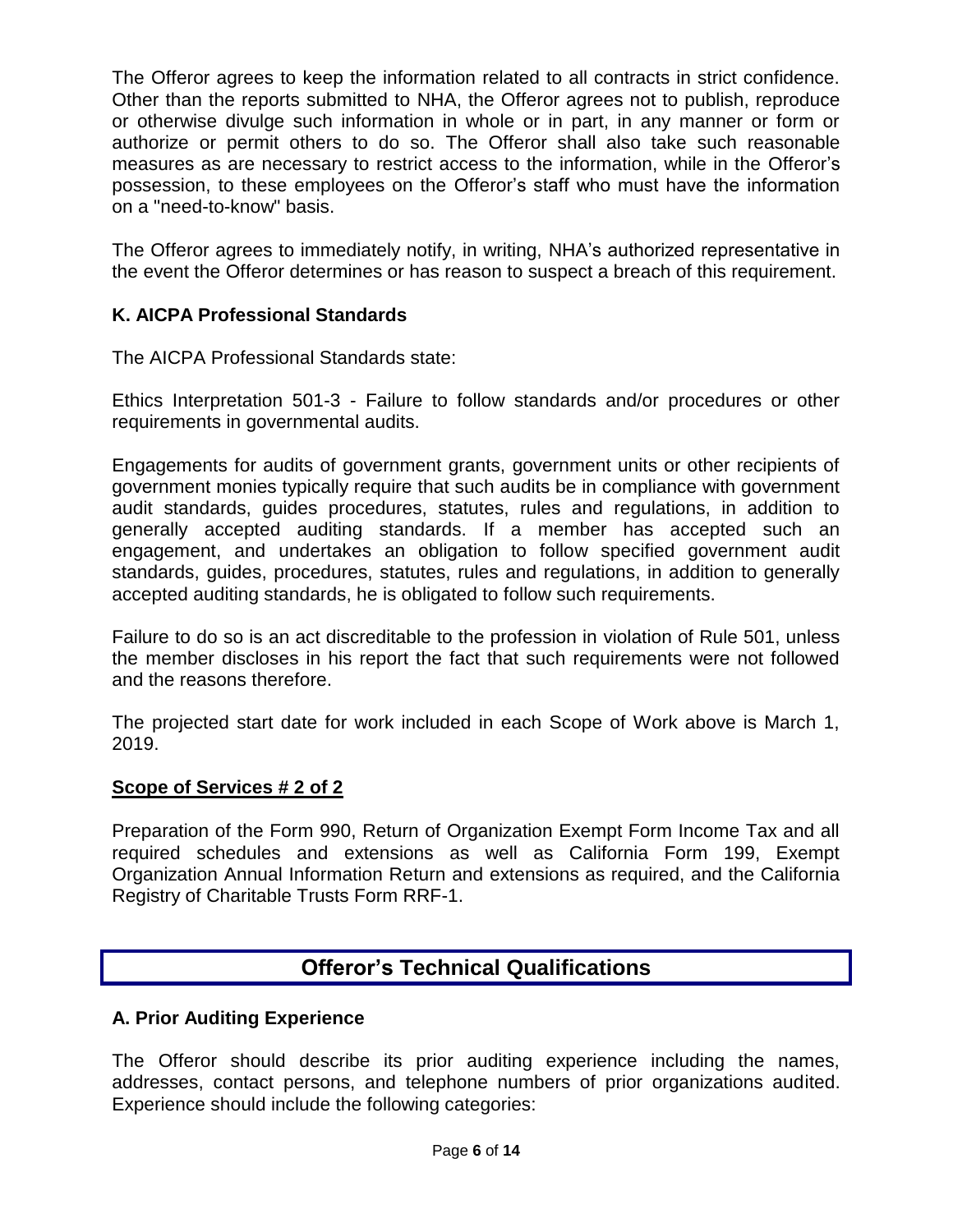- 1. Prior experience auditing nonprofit organizations*.*
- 2. Prior experience auditing similar programs funded by *the* California Department of Education particularly general child care programs and the Child and Adult Care Food Program (CACFP)*.*
- 3. Prior experience auditing programs financed by the Federal Government, particularly Head Start and HUD
- 4. Prior experience auditing similar county or local government activities, particularly programs involving social services in the areas of HIV treatment, Senior Nutrition, Medical Billing and Adult Day Health Care.

#### **B. Organization, Size, and Structure**

The Offeror should describe its organization, size and structure. Indicate, if appropriate, if the firm is a small or minority-owned business. Offeror should include a copy of the most recent Peer Review.

#### **C. Staff Qualifications**

The Offeror should describe the qualifications of staff to be assigned to the audits. Descriptions should include:

- 1. Audit team makeup
- 2. Overall supervision to be exercised
- 3. Prior experience of the individual audit team members: Only include resumes of staff to be assigned to the audits. Education, position in firm, years and types of experience, continuing professional education, state(s) in which licensed as a CPA, etc. will be considered.

#### **D. Understanding of Work to be Performed**

The Offeror should describe its understanding of work to be performed, including audit procedures, estimated hours, and other pertinent information.

#### **E. Certifications**

The Offeror **must** sign and include as an attachment to its proposal the Certifications section contained in this RFP. The publications listed in the Certifications section will not be provided to potential Offerors by NHA, because NHA desires to contract only with the Offeror who is already familiar with these publications.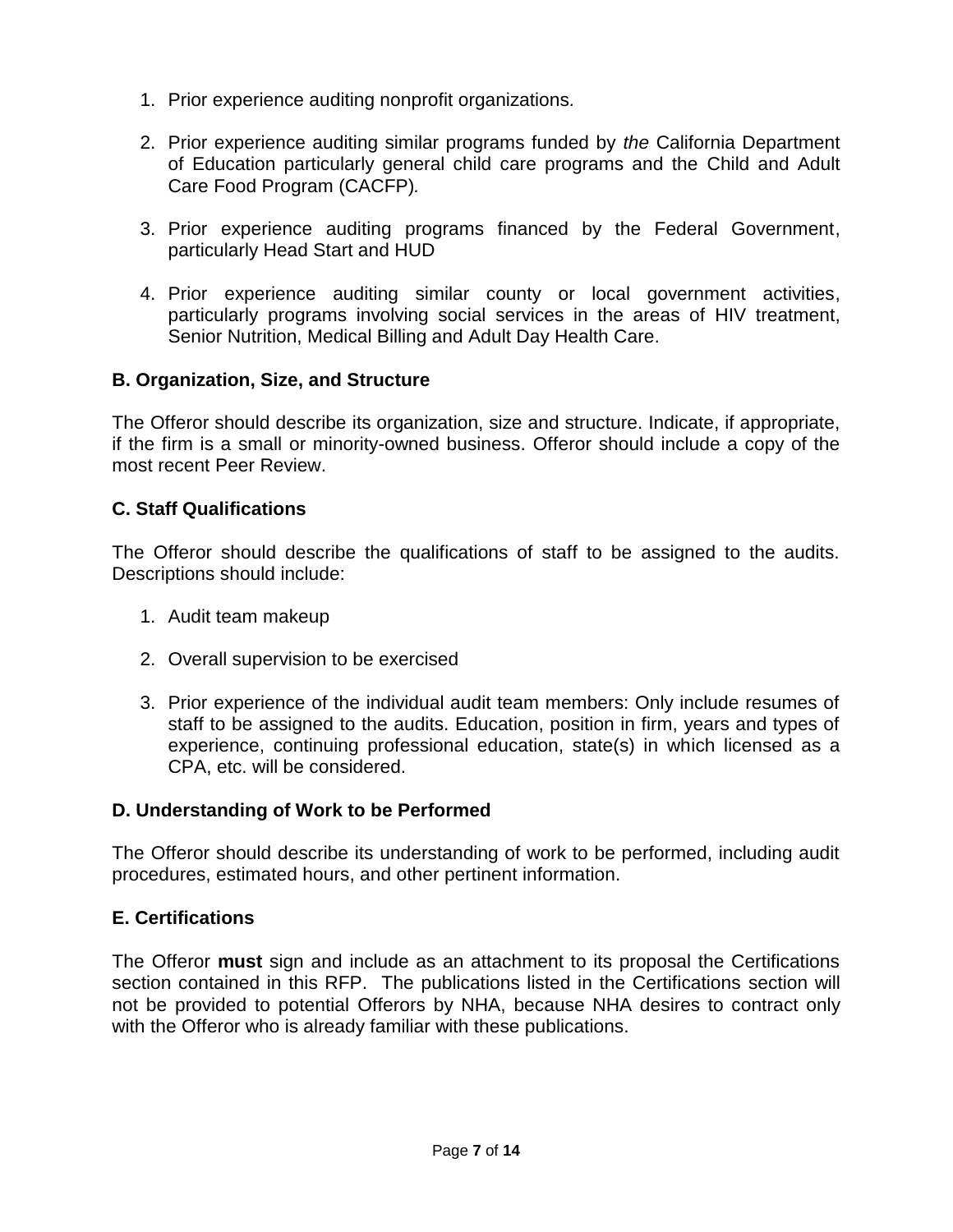### **Response Requirements and Content**

Prior to submitting a response, Offeror must carefully review this Request and any addenda subsequently issued. The Offeror is responsible for seeking any clarification or information needed to respond. The Offeror is solely responsible for any deficiencies in the response submitted.

The Offeror must provide an engagement letter that comprehends fulfillment of all requirements of this proposal. The Offeror's proprietary engagement letter is acceptable and it is expected not to differ from the letter used in the engagement.

The Offeror is solely responsible for all costs, direct or indirect, incurred responding to this Request. NHA will incur no obligation or liability in connection with the submittal of a response.

A responsive submittal must include the following:

- a completed and signed NHA Request Response Submittal Cover Sheet (**Exhibit A**)
- a concise recapitulation of the "Offeror Technical Requirements" cited above
- information demonstrating the Offeror's commitment to equal opportunity, such as efforts related to workforce diversity or contracting
- a copy of the firm's latest Peer Review and any other relevant information that Offeror believes would assist NHA in evaluating the submittal
- realistic pricing information
- references from clients requiring similar 2 CFR 200 services
- affirmation of the "Certifications" attached
- W-9 Form

*Alternates/Deviations*. A Offeror may recommend consideration of alternate or additional services or material not identified in this Request or deviations from the Scope of Services in this Request that Offeror believes will enhance the specified Services or more successfully achieve the outcome sought by this Request. Any alternates or deviations must be separately listed and described; however, the submittal also must be responsive to the Scope of Services described in this Request.

*Proprietary Information*. Certain documents in NHA's possession are subject to inspection and copying pursuant to the Federal Head Start regulations; however, the regulations do not require disclosure of proprietary information that constitutes a trade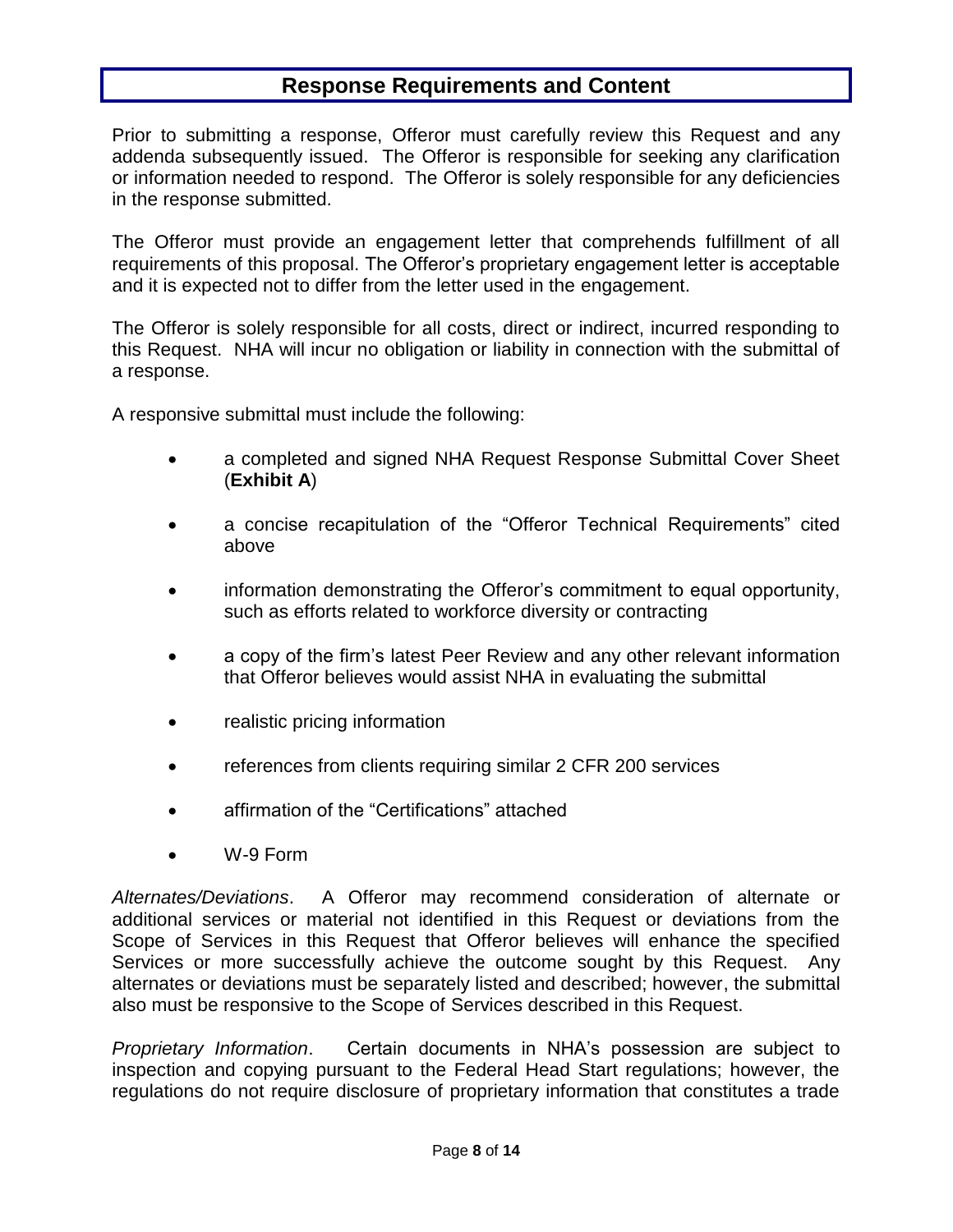secret under California law. NHA will attempt to protect legitimate proprietary information included in any submittal, but shall not be liable for the disclosure of any proprietary information.

Proprietary information included with a response submittal must be separately bound and clearly labeled with the words "Confidential Proprietary Information." Appropriate reference to this separately bound information must be made in the body of the submittal. *Marking the entire submittal as proprietary will result in it being rejected and returned to the Offeror participant unread.*

### **Response Submittal Procedures**

*Clarifications & Inquiries***.** Requests for clarification regarding this Request for Proposal must be submitted in writing by E-mail to **jerome@neighborhoodhouse.org** prior to the submittal deadline. The last day for question submittals is January 18, 2019.

*Addenda*. Any material changes to this Request resulting from either a request for clarification or a business decision of NHA will be issued in written form in the same manner this Request was advertised. All changes in such addenda shall supersede or supplement this Request. Offerors are solely responsible for determining whether any addenda have been issued prior to submittal of a response.

All costs incurred in the preparation of a proposal responding to this RFP will be the responsibility of the Offeror and will not be reimbursed by NHA*.*

*Response Submittal Package*. Offeror must submit the following documents in a *properly sealed* envelope, as referenced below:

- Three (3) original wet signature copies of the NHA Request Response Submittal Form, attached hereto as **Exhibit A**.
- Three (3) copies of a typed or printed document on  $8\frac{1}{2}$  x 11 white paper that is a compilation of all of the information set forth in the Response Requirements and Contents. (The Offeror is encouraged to carefully review the Proposal Evaluation section below).

The envelope must be addressed as follows:

Neighborhood House Association, RFP 2018-006 Attn: Mr. Jerome Gissendanner 5660 Copley Drive San Diego, CA 92111

*Submittal Deadline*. Submittals must be received by **4:00 pm (PST)** on **January 30, 2019**. **Proposals received after the submittal deadline will be rejected**.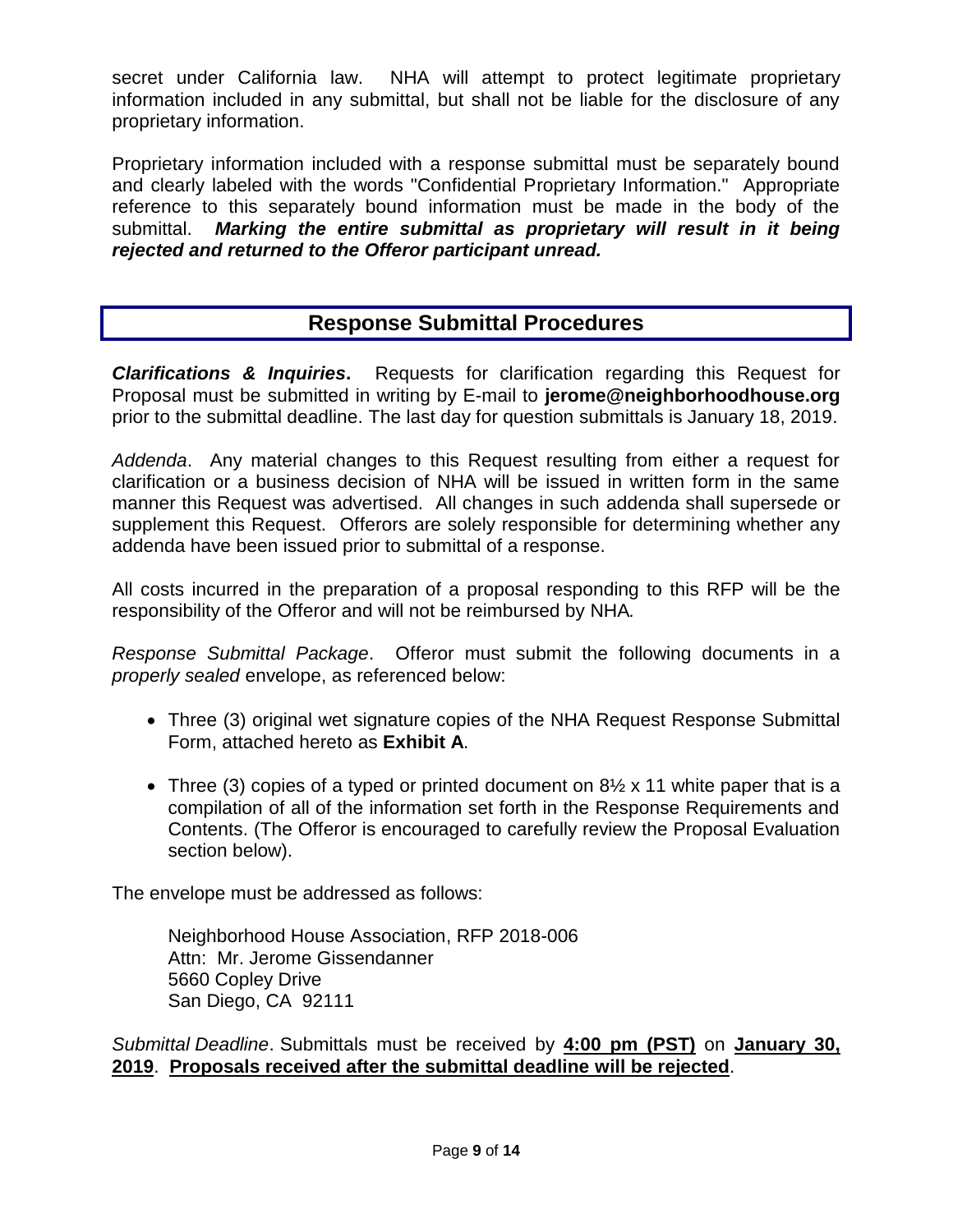It is the responsibility of the Offeror to insure that the proposal is received by NHA by the date and time specified above.

*Right to Reject.* NHA reserves the right to reject any and all proposals received in response to this RFP. A contract for the accepted proposal will be based upon the factors described in this RFP.

*Small and/or Minority-Owned Businesses.* Efforts will be made by NHA to utilize small businesses and minority-owned businesses to the extent possible. A Offeror qualifies as a small business firm, if it meets the definition of "small business" as established by the Small Business Administration (13 CFR 121.201).

*Submittal Methods*. Submittals may be sent by U.S. or private delivery mail service or by personal delivery to NHA's Administration Offices. Submittal by E-mail, in Adobe Acrobat (PDF) format, will be accepted provided the three (3) original wet signature copies of the NHA Request Response Submittal Form (Exhibit A) is received within twenty-four (24) hours after the submittal deadline.

*Withdrawal of Submittal*. A Offeror may withdraw its proposal by written request at any time prior to the submittal deadline. NHA will destroy and not return the submittal package.

### **Proposal Evaluation**

#### **A. Submission of Proposals**

All proposals shall include three copies of the Offeror's technical qualifications, three copies of the pricing information (in a separately sealed envelope), and three copies of the original wet signature copies of the NHA Request Response Submittal Form (Exhibit A). These documents may become part of the contract.

#### **B. Non-responsive Proposals**

Proposals may be judged non-responsive and removed from further consideration if any of the following occur:

- 1. The proposal is not received timely in accordance with the terms of this RFP.
- 2. The proposal does not follow the specified format.
- 3. The proposal does not include affirmation of the **Certifications**.
- 4. The proposal is not adequate to form a judgment by the reviewers that the proposed undertaking would comply with the *Government Audit Standards* of the U.S. Comptroller General.
- C. Evaluation will be scored in the following factors: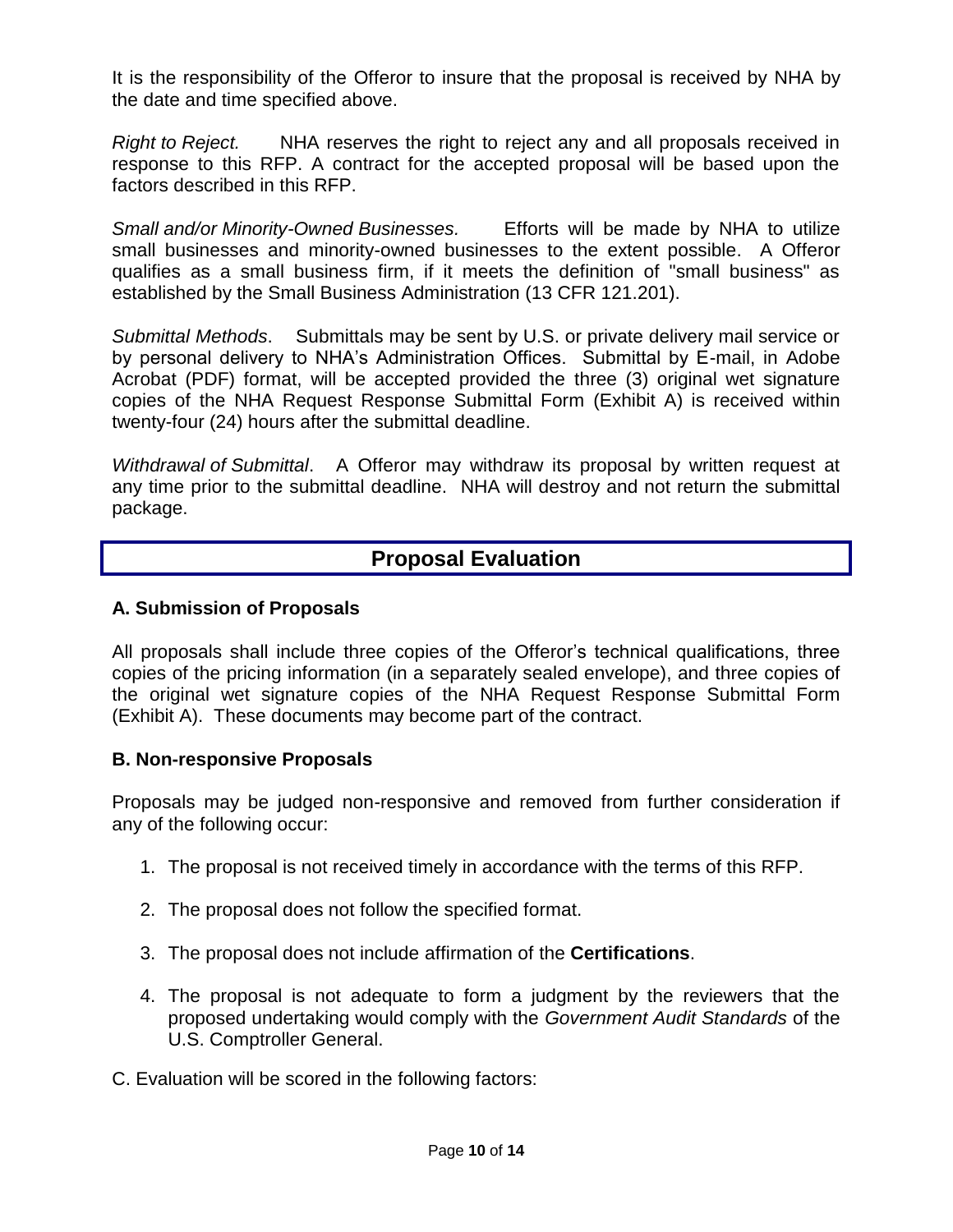- 1. Prior experience auditing similar programs funded by federal, state and local government entities and nonprofit entities.
- 2. Organization, size and structure of Offeror's firm.
- 3. Qualifications of staff assigned to the audits to be performed as well as prior experience of team members.
- 4. Offerors understanding of work to be performed.
- 5. Realistic pricing based on detailed submission of staff hours and hourly rates.
- 6. Results of the latest Peer Review.
- 7. Offeror's commitment to equal opportunity, such as efforts related to workforce diversity or contracting, and firm commitment to sourcing small businesses including minority and woman owned businesses.

### **Selection Process**

This Request is seeking to identify the entities and persons most qualified to provide the Services. NHA, in its sole discretion, will determine which Offerors are most qualified to provide the Services, based on the information in the response submittals and input from references provided. These Offerors may be asked to interview with NHA representatives and respond to questions regarding the submittal response. NHA may elect to negotiate pricing with one or more of the best-qualified Offerors. NHA, in its sole discretion, will make its final selection of the Offeror whose experience, expertise, reputation, capabilities, past performance and cost is determined to be most advantageous to NHA. NHA will rely on firm evaluation using the proposal evaluation criteria noted in the "Proposal Evaluation" section on page 11. NHA's decision is final and is not subject to any form of administrative review, appeal or protest.

### **Notification of Award**

It is expected that a decision selecting the successful audit firm will be made within four (4*)* weeks of the closing date from the receipt of proposals or February 28, 2019.

Upon conclusion of final negotiations with the successful audit firm, all Offerors who have submitted proposals in response to this RFP will be informed, in writing, of the name of the successful audit firm.

The contract is for three (3) years. At the sole discretion of NHA*,* the awarded audit contract can be extended for two (2) additional one (1) year periods for a potential total of five (5) years of audit engagement. The cost for the option periods will be agreed upon by NHA and the awarded party. It is anticipated that the cost for the optional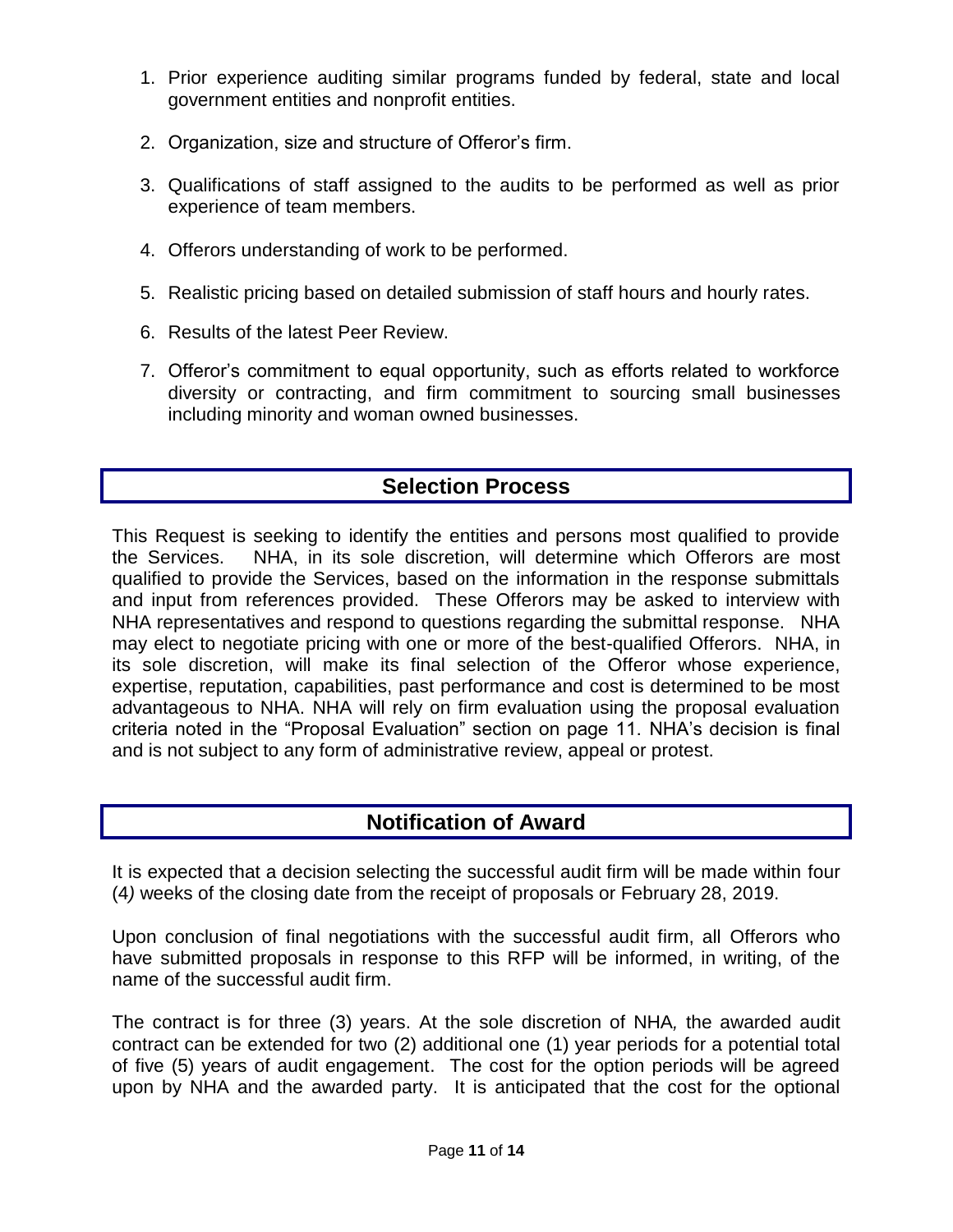years will be based upon the same approximate cost per thousand dollars of audited expenditures as the contract for the initial year.

### **Contracting Process**

Neither this Request nor the selection of a Offeror will create a binding commitment on NHA. Upon completion of the selection process, NHA will award a contract to the party whom it elects to provide the Services in this Request. A binding commitment will only occur when a contract between NHA and the successful Offeror has been fully executed.

#### **Disclaimers**

NHA anticipates a single contractor will be selected as a result of this Request; however, NHA reserves the right, in its sole discretion, to award contracts to multiple contractors. NHA further reserves the right, in its sole discretion, to reject any or all response submittals, waive any formalities in this process or the submittal requirements; and/or cancel, in whole or in part, this Request.

#### **Attachments**

The following documents are attached hereto and incorporated herein:

- *Critical Deadline Review*
- *Exhibit A – NHA Request Response Submittal Form*
- *Exhibit B – NHA Budget Summary for the fiscal year ended June 30, 2017*
- *Exhibit C – NHA Audited Financial Statements for the years ended June 30, 2017 and 2016*
- *Exhibit D - Certifications*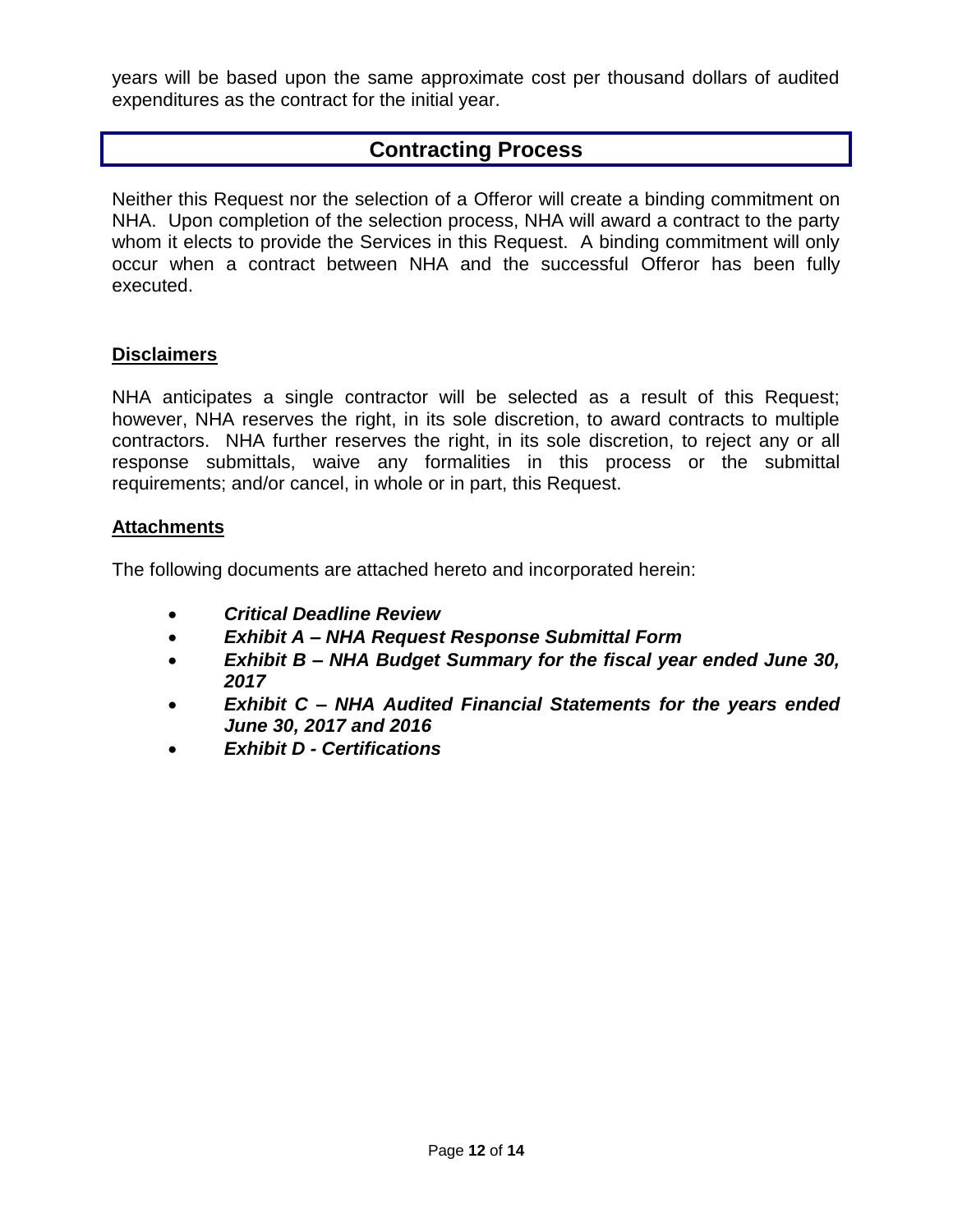### **Critical Deadline Review**

#### **Offeror Deadlines**:

- A. Bidder's Conference: Date: January 7, 2019. Time: 9:00 a.m. Location: 5660 Copley Drive, San Diego, CA. 92111
- B. Closing Submission Date: Proposals must be submitted **no later than 4:00 p.m.** (Pacific Standard Time) on **January 30, 2019**.
- C. Notification of Award: It is expected that a decision selecting the successful audit firm will be made no later than February 28, 2019.

Upon conclusion of final negotiations with the successful audit firm, all Offerors who have submitted proposals in response to this RFP will be informed, in writing, of the name of the successful audit firm.

#### **Awarded Firm Deadlines**:

D. Draft of the Audit Report: Offeror is to transmit one copy of the draft audit report, for NHA's records for fiscal year ending June 30, 2019, to NHA's Executive Director. **The draft audit report is due: October 31, 2019.**